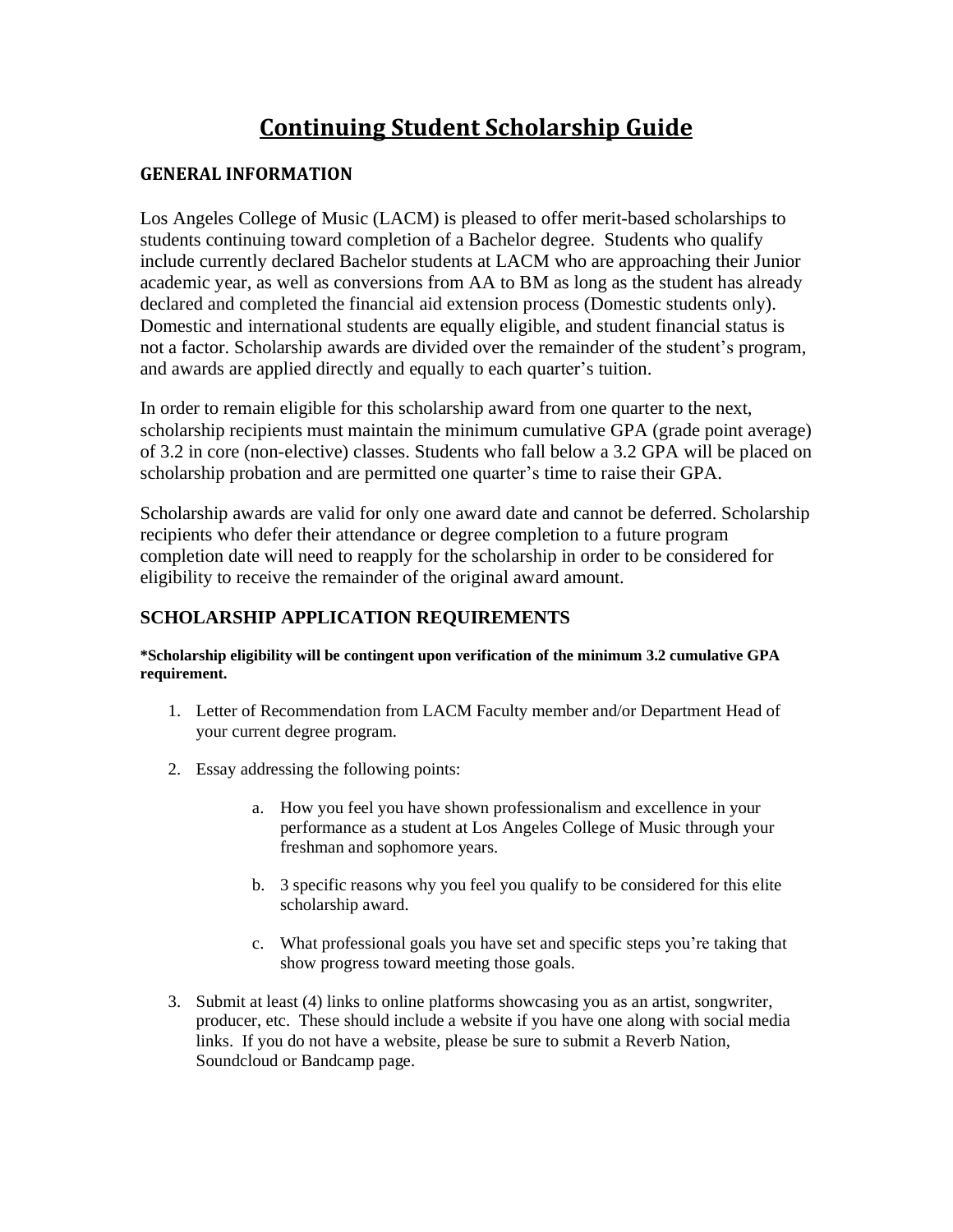4. From the pages you submitted in #3, please highlight selected audio and video tracks to be evaluated. At least one originally written and/or produced audio track must be highlighted (more than one are welcome and recommended) and one live performance or originally scored to picture video must be included.

# **DEADLINE FOR APPLICATION SUBMISSION**

End of  $5<sup>th</sup>$  week of student's  $5<sup>th</sup>$  quarter. Award recipients are notified in the  $6<sup>th</sup>$  quarter and awards are issued applied to quarters 7-12.

# **SUBMIT YOUR APPLICATION TO:**

Email ltmscholarships@lacm.edu with "Continuing Student Scholarship Application – Your Name" as the subject.

\*Please place all necessary documents and links to audio/video submissions in a zip folder titled as follows:

ScholarshipApp\_Year\_YourName (example: ScholarshipApp\_2021\_JohnSmith)

# **SCHOLARSHIP DESCRIPTIONS**

**\*Scholarships will be awarded at the discretion of the LACM Scholarship Committee. There may be instances when** particular scholarships are not awarded for the application term based on merits of applicants and administrative **considerations.**

# **Ziggy Marley Emerging Artist Scholarship**

This scholarship is awarded to a student of Los Angeles College of Music (LACM) showing extraordinary promise as a developing artist. This individual will exhibit excellence in the areas of overall musicianship, innovative stylistic sound and original song concepts, engaging artist identity, along with showcasing viable and bold ideas in the areas of music marketing and entrepreneurship. Award amount is up to \$6,000.

# **Moby Independent Artist & Producer Scholarship**

Following in the footsteps of this scholarship's namesake, the Los Angeles College of Music (LACM) student who receives this award will show outstanding artistry and music production abilities. Pushing the envelope stylistically and producing powerful original material will be qualities that are recognized, along with a strong show of excellent musicianship overall. Award amount is up to \$6,000.

# **Glen Ballard Composition and Production Scholarship**

This prestigious award will be granted to a student showing extraordinary promise in the areas of artist development, original composition for visual media and/or songwriting for popular markets, along with excellent music production abilities. This Los Angeles College of Music (LACM) student will display solid songwriting skills in multiple genres, along with competitive and innovative music production talent. Award amount is up to \$6,000.

# **Linda Perry Outstanding Independent Artist and Songwriter Scholarship**

Just as Linda Perry herself began her impressive career as an independent artist and songwriter, this scholarship will support a Los Angeles College of Music (LACM) student showing an equal amount of tenacity and extraordinary ability as an artist and songwriter. This LACM student will also show giftedness in the areas of business acumen, production skill and collaborative performance. Award amount is up to \$6,000.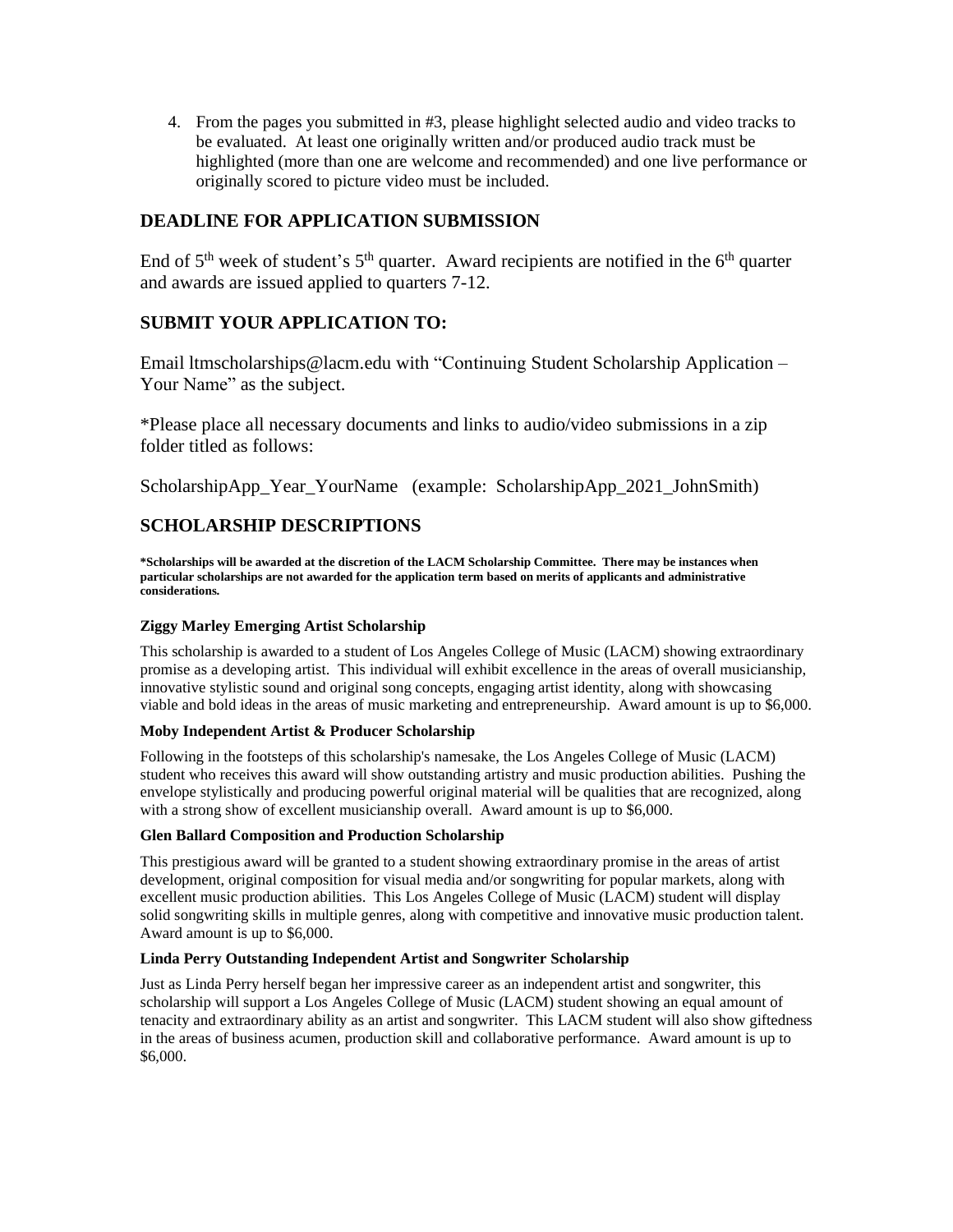### **Stewart Copeland Excellence in Performance Scholarship**

Stewart Copeland has set an example of high achievement and excellence in every area of performance, composition and artistry he has pursued. The seeds of a career filled with such crowning achievements began with a devotion to the craft and a drive to succeed that is arguably unparalleled. This scholarship will be offered to a LACM student who has shown an exceedingly driven approach to succeeding as a musician, performer, visual media composer and/or songwriter. Other qualities will include leadership, an innovative approach to creating new music, and a drive to compete in varied areas of creative and business endeavors. Award amount is up to \$6,000.

## **Don Was Outstanding Industry Leader Scholarship**

Multiple Grammy-winning Producer Don Was holds up the example of a talent that continues to expand and accomplish historical achievements in the music industry. From bass player to producer to record label president, Don Was has continued to evolve as a leader in many fields. This scholarship award will be offered to a LACM student showing the talent, potential and aggressive mindset needed to achieve a career of longevity in the music industry. Excellence in musicianship, academics and pursuit of new opportunities will be benchmark qualities of this scholarship recipient. Award amount is up to \$6,000.

## **Brandon Boyd/Mike Einziger (Incubus) Excellence and Versatility Scholarship**

Brandon Boyd and Mike Einziger of the multi-platinum selling band Incubus have each shown a dedication to expanding their career scope to include production, orchestral scoring and more. Each are multiinstrumentalists and tout the importance of versatility for achieving success in the music industry. This scholarship will be awarded to a LACM student who exhibits a similar array of talents as a musician, performer, songwriter and/or producer. Award amount is up to \$6,000.

# **Dave Wakeling Original Artistry Scholarship**

Lead singer, songwriter and guitarist of English Beat and General Public Dave Wakeling inspires musicians who are trying to create their own unique sound and artist identity. A focus on writing songs that are accessible yet extremely individual in sound and approach will be placed for this scholarship award. The LACM student who receives this award will exhibit strength in creative approach to songwriting, performance, live production and overall artistry. Award amount is up to \$6,000.

# **Joe Walsh Outstanding Musicianship Scholarship**

Famed and groundbreaking guitarist of The Eagles, Joe Walsh has also worn the mantle of singer, songwriter, multi-instrumentalist, composer and record producer. A talent that continues to inspire and motivate the greatest players and musicians in the music industry today, Walsh shows an unparalleled dedication to excellence in his many areas of talent. A LACM student who earns this scholarship award will show a wide variety of talents, beginning with a core dedication to outstanding performance abilities. Award amount is up to \$6,000.

#### **Gavin Rossdale Independent Artist Innovation Scholarship**

As an award-winning guitarist, songwriter and singer of the band Bush, Gavin Rossdale provides an example of a tenacity and dedication to his craft and career. A commitment to creating a unique and independent sound and career trajectory is shown throughout the scope of his achievements. This scholarship will be awarded to a LACM student who shows a driven approach to succeeding as an independent artist. Award amount is up to \$6,000.